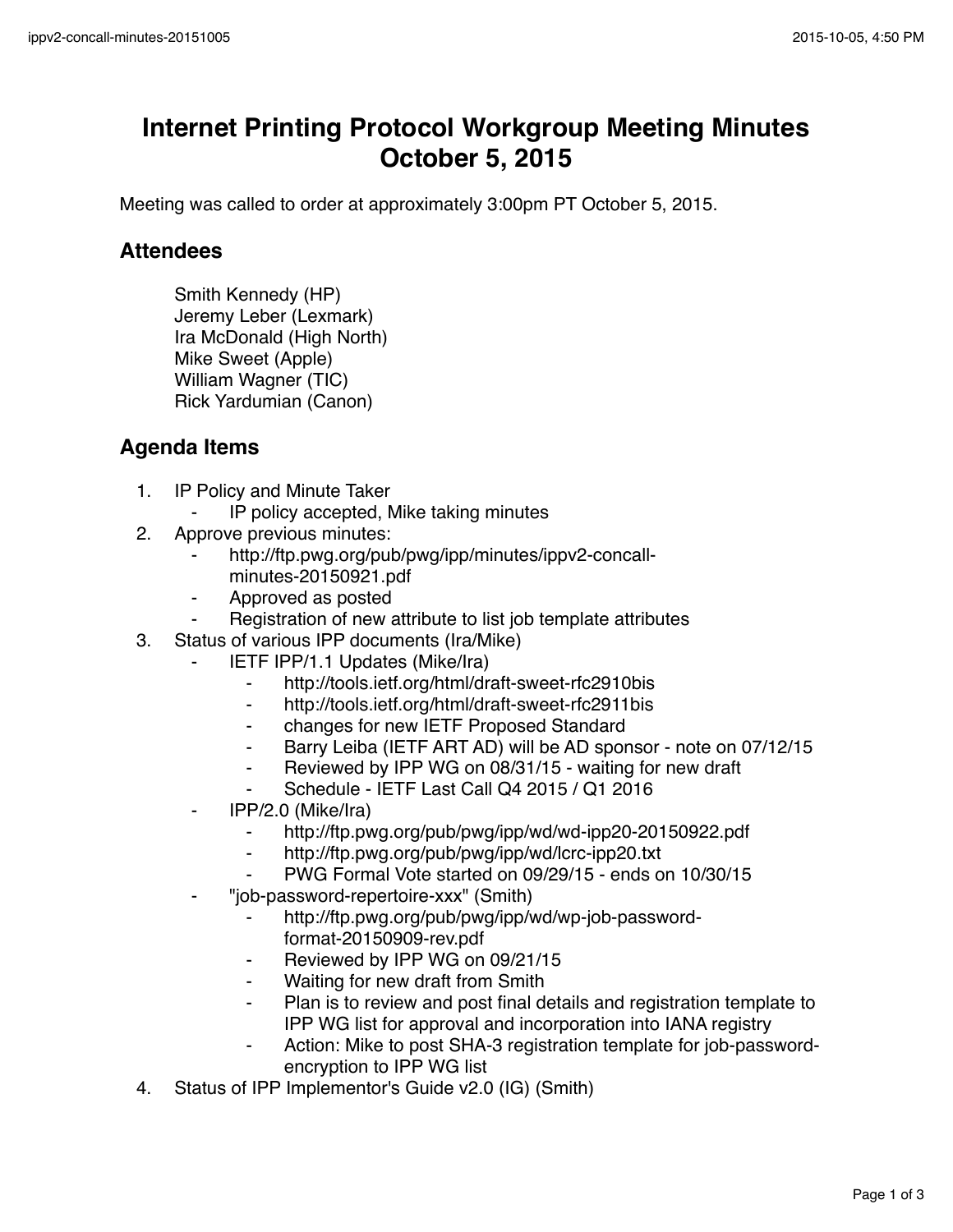- http://ftp.pwg.org/pub/pwg/candidates/cs-ippig20-20150821-5100.19.pdf
- ⁃ PWG Candidate Standard PWG 5100.19-2015
- final text posted on 09/22/15
- 5. IPP Everywhere Printer Self-Certification (SELFCERT) (Mike)
	- http://ftp.pwg.org/pub/pwg/ipp/wd/wd-ippeveselfcert10-20151005-rev.pdf
	- ⁃ http://ftp.pwg.org/pub/pwg/general/policy/wd-ippevelogopolicy-20151005.pdf
	- Stable draft with new PWG process updates
	- ⁃ ISTO sent 7-page unacceptable license agreement on 09/25/15
	- ⁃ PWG SC consensus to remove PWG review & license on 10/01/15
	- ⁃ Action: Mike to start WG Last Call of Self-Cert and ISTO Review
	- ⁃ Schedule PWG Last Call Q4 2015 waiting for IPP WG last call
	- ⁃ Q: What about clients?
		- A: We don't currently have client certification
	- ⁃ Q: What about software/firmware updates?
		- A: These don't require new certification, per the manual
	- Section 1:
		- ⁃ Add informative reference to the PWG web site members page
		- Section 3.2.1:
			- ⁃ "A PWG member has self-certified ..."
			- ⁃ "because she trusts the manufacturer is selling a printer that is compatible..."
	- Global: Check for printer manufacturer/vendor and replace with PWG member
	- Section 8:
		- Line 486: Fix figure caption reference
- 6. Review of IPP System Service (Ira/Mike)
	- ⁃ http://ftp.pwg.org/pub/pwg/ipp/wd/wd-ippsystem10-20150920-rev.pdf
	- ⁃ Interim draft need to add operation and attribute details
	- ⁃ Reviewed by IPP WG on 08/31/15 stopped at section 6.9.1
	- ⁃ Schedule Prototype draft in Q4 2015
	- ⁃ Section 7.1.x:
		- ⁃ Find a better way to say "This operation attribute filters the set ..." "specifies a filter for applicable Printers ..."?
	- ⁃ Section 7.1.3:
		- Line 820: "ServiceType element" instead of "attribute"
		- ⁃ Add reference to Job Monitoring MIB [RFCnnnn]
		- Add faxin, emailin/out, with references to MFD Common Model
		- Forward reference to Printer Status attribute in this spec
	- ⁃ Out-of-scope: Add creation of faxin, emailin/out, vendor services
	- Section 7.1.4: Add forward reference to resource-id Resource Status attribute definition
	- Section 7.1.10: Add "specifies" (this operation attribute specifies the target...)
	- ⁃ Section 7.1.11: Fix "This attribute and is" (drop "and")
	- Stopped before section 7.2.